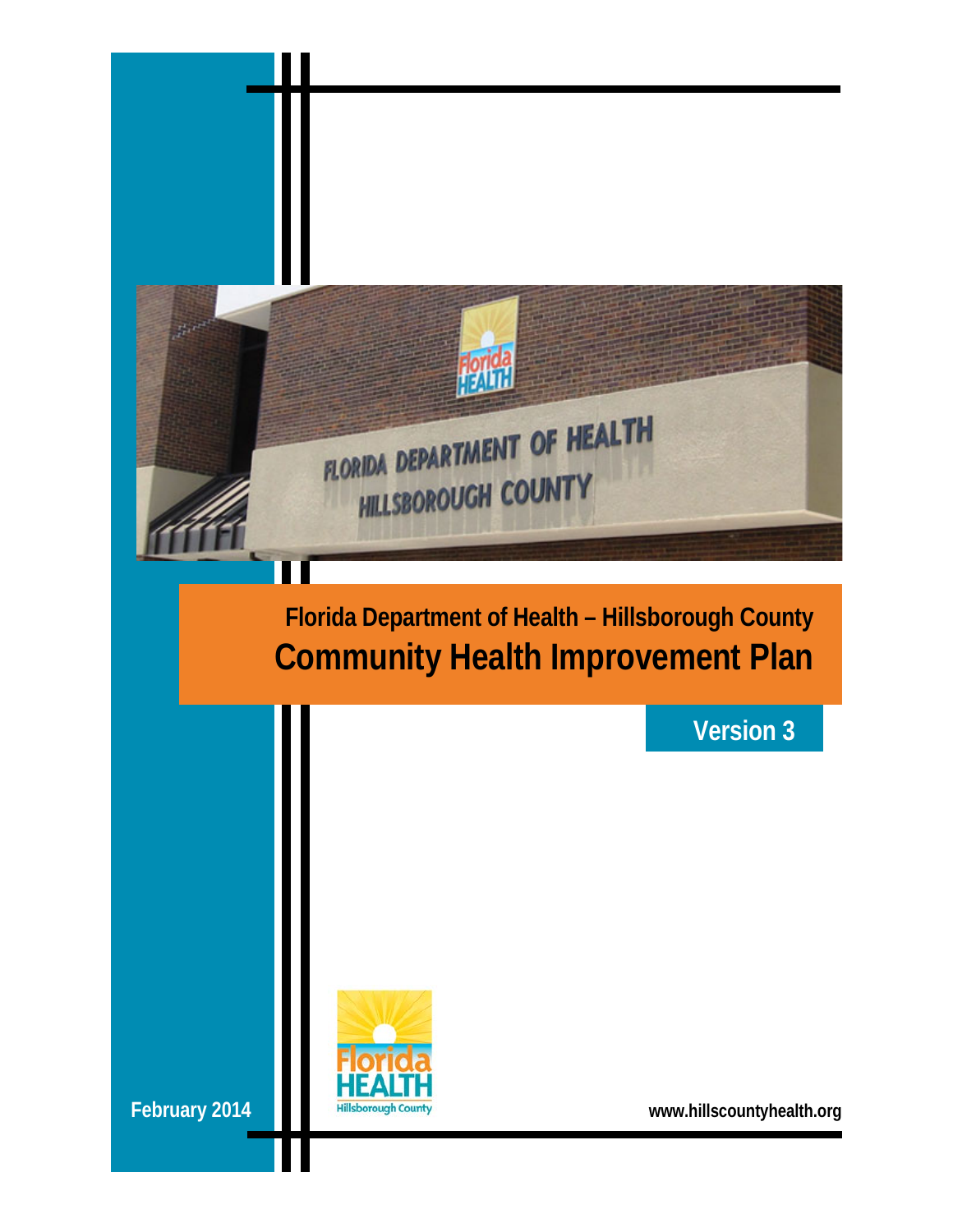# *Community Health Improvement Plan*

Following implementation of the National Public Health Performance Standards Program (NPHPSP) and Mobilizing for Action through Planning and Partnerships (MAPP) assessments, the Florida Department of Health in Hillsborough County convened a broad group of system partners in a day-long session in December 2010 to:

- Inform stakeholders and the public
- Engage stakeholders in setting priorities
- Gain collaboration in initiating steps towards a community health improvement plan

The morning session was focused on presenting health indicator data and discussing health, social, and economic issues in the county by using the results of the Community Health Assessment. Also, a presentation on the regional perspective was provided by One Bay Healthy Communities. This allowed attendees to view Hillsborough County in the context of our regional setting and compare the indicators of neighboring counties. The afternoon was focused on identifying priorities. Broad priority areas included:

- Obesity
- Chronic Diseases
- Communicable Diseases
- Injury and Violence
- Access to Healthcare
- Social and Mental Health
- Physical Environment
- Maternal and Child Health

Six work groups were later established and the priorities were narrowed down based on feedback from partners. Each work group met a number of times in person and by conference calls to develop a community health improvement plan for the area of focus. All work groups in their initial meetings had an opportunity to thoroughly explore relevant data and discuss assets and gaps before preparing a plan. The Community Health Improvement Plan (CHIP) was finalized in 2011 and included all of the Priority Areas listed above with the exception of Access to Healthcare and Physical Environment.

## **Monitoring and Reporting**

The health department monitors and evaluates progress and changes made on the CHIP over time. This monitoring is done on a biannual basis in the form of a CHIP Biannual Monitoring Report. The report also includes discussion of relevant health indicators for each priority area. The CHIP was recently amended in August 2013 (Version 2) and again in February 2014 (Version 3). As a result, changes were made based on the current needs and resources of the health department and community partners involved. Amendments include: removing the Communicable Diseases and Injury and Violence priority areas; replacing the goals of the Social and Mental Health priority area with a single new goal and objective; and adding an additional objective to the Obesity priority area.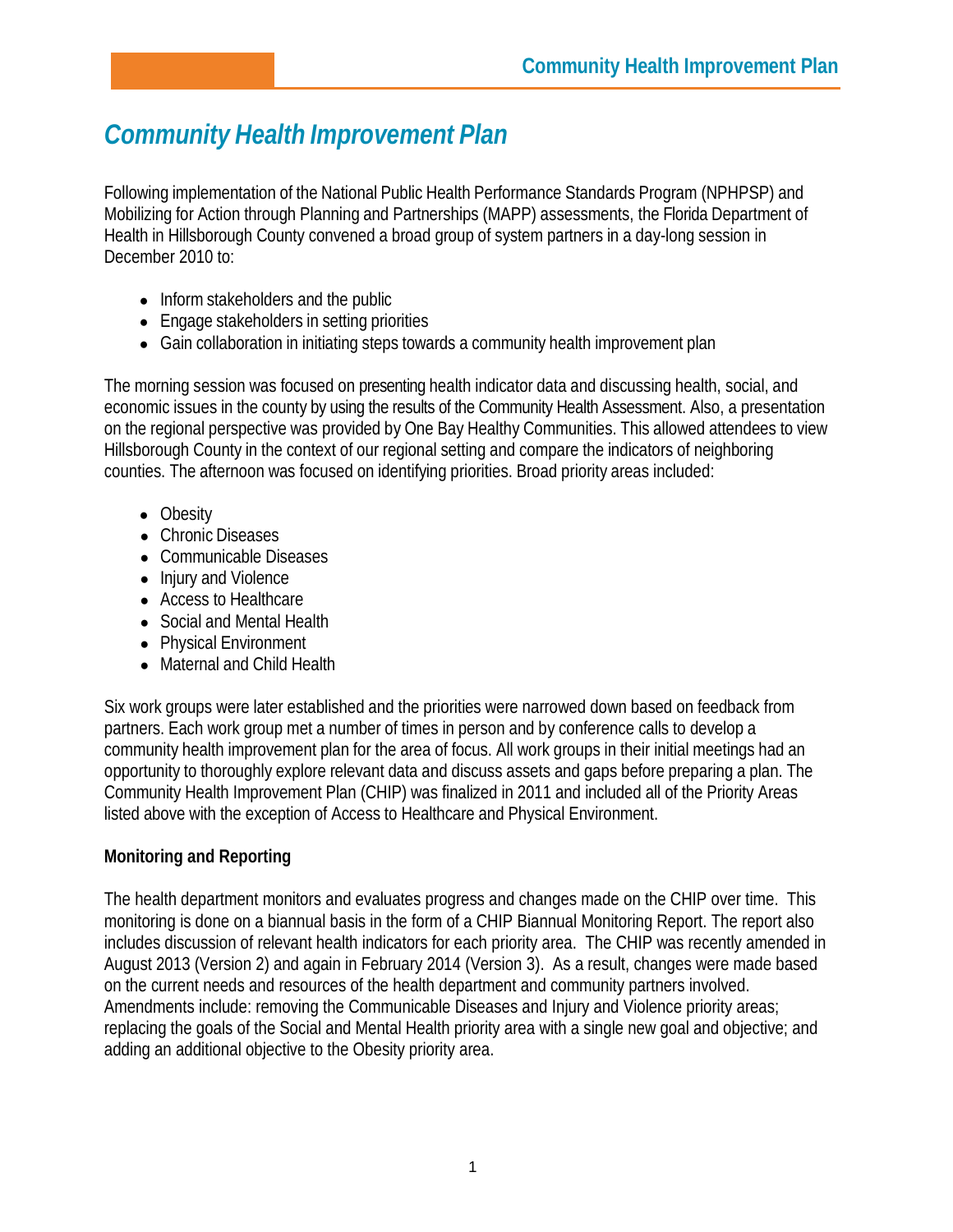## **Priority Area: Maternal and Child Health**

#### Community Status:

- Highest 3-yr rate of nonwhite live births under 1500, 2500 grams.<br>● Highest 3-yr rate of nonwhite infant deaths.
- Highest 3-yr rate of nonwhite infant deaths.
- Highest 3-yr rate of births with first trimester prenatal care.
- Teen pregnancy rates higher than Florida and US rates.

Goal: Raise awareness on infant mortality and morbidity as important health issues in Hillsborough County.

Objective: Results from the next MAPP Community Health Survey (2015), will demonstrate that > than 3.8% of residents understand and have awareness on the incidence and impact of poor birth outcomes and the link between birth outcomes and the general health and wellbeing of the community and its residents.

Baseline: In the FDOH-Hillsborough 2010 Community Themes and Strengths survey only 3.8 % of respondents<br>selected infant death as an important health problem. It was not in the top 10 but at the bottom, 20<sup>th</sup> of 21 in a li important health issues.

Target: Increase percentage

Strategy: Social Marketing, Advocacy, Education

| <b>Action Steps</b>                                                                                                                   | Responsible<br><b>Team Members</b> | <b>Resources</b><br>Needed                                           | Partners                                                                          | Outcome (Products)                                                                                                                                                                                                                                | Time<br>Frame          |
|---------------------------------------------------------------------------------------------------------------------------------------|------------------------------------|----------------------------------------------------------------------|-----------------------------------------------------------------------------------|---------------------------------------------------------------------------------------------------------------------------------------------------------------------------------------------------------------------------------------------------|------------------------|
| Support system<br>partners in their<br>efforts to<br>implement<br>evidence-based<br>interventions to<br>reduce poor birth<br>outcomes | FDOH-<br>Hillsborough              | Leadership and<br>staff time                                         | Healthy Start,<br>Reach Up                                                        | -Participation in<br>Healthy Start, Reach<br>up and other partner<br>meetings<br>-Provide RFP Letters of<br>Support for partners as<br>appropriate<br>-Provide financial<br>support when<br>available from FDOH-<br>Hillsborough grant<br>efforts | $2011 -$<br>2015       |
| Conduct focus<br>groups with<br>community                                                                                             | FDOH-<br>Hillsborough              | Staff, interns,<br>preceptors                                        | Reach Up                                                                          | Perceptions and how<br>to target message to<br>the community                                                                                                                                                                                      | Aug 2011 -<br>Aug 2012 |
| Use results<br>from focus<br>group to<br>identify priority<br>issues                                                                  | FDOH-<br>Hillsborough              | Staff, students,<br>interns,<br>preceptor                            | USF,<br><b>MAPP Partners,</b><br>FDOH-Hillsborough,<br>Healthy Start,<br>Reach up | Identified list of<br>specific issues that<br>need to be targeted                                                                                                                                                                                 | Dec 2012               |
| Determine if<br>resources are<br>available to<br>develop and<br>implement a<br>social<br>marketing<br>campaign                        | FDOH-<br>Hillsborough              | Funding,<br>marketing<br>vendor,<br>Request for<br>Proposal<br>(RFP) | Healthy Start,<br>Reach up, FDOH-<br>Hillsborough                                 | Funding for social<br>marketing<br>campaign                                                                                                                                                                                                       | Dec 2012               |
| Develop and<br>implement a<br>social marketing<br>campaign                                                                            | FDOH-<br>Hillsborough              | Funding,<br>marketing<br>vendor,<br><b>RFP</b>                       | Healthy Start,<br>Reach Up                                                        | Social marketing<br>campaign                                                                                                                                                                                                                      | Jan 2014               |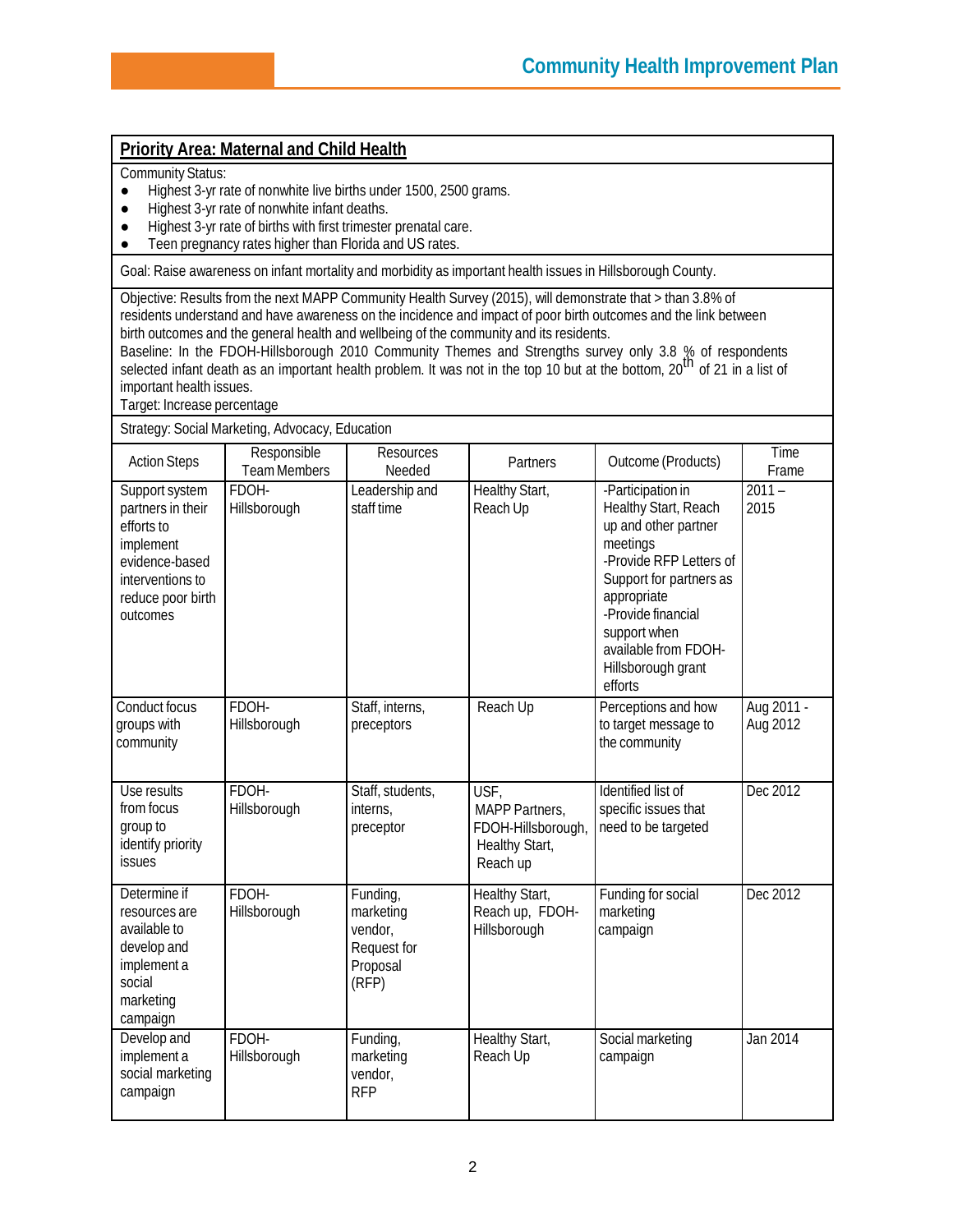## **Priority Area: Obesity**

Community Status:

- 64.2 % of Hillsborough County adults were overweight/obese in 2007.
- 25.3% of Hillsborough County adults were sedentary in 2007.
- 32.7% of Hillsborough County adults were at a healthy weight in 2007.

Goal: Reduce prevalence of obesity in Hillsborough County.

Objective 1: Create and implement a marketing campaign that increases awareness of the benefits of a healthy weight in Hillsborough County residents by December 2015.

| Strategy: Marketing           |                                                                          |                                                        |                                              |                                                                                                        |               |  |  |
|-------------------------------|--------------------------------------------------------------------------|--------------------------------------------------------|----------------------------------------------|--------------------------------------------------------------------------------------------------------|---------------|--|--|
| <b>Action Steps</b>           | Responsible<br><b>Team Members</b>                                       | <b>Resources</b><br>Needed                             | Partners                                     | Outcome (Products)                                                                                     | Time<br>Frame |  |  |
| Select target<br>group        | FDOH-<br>Hillsborough                                                    | Time, Staff<br><b>Members</b>                          | Partners in<br>Prevention (POP)<br>Committee | Target population                                                                                      | Dec 2013      |  |  |
| Develop a<br>message          | FDOH-<br>Hillsborough                                                    | Time/Staff                                             | <b>POP Committee</b>                         | Cohesive message<br>showing benefits of a<br>healthy weight                                            | 1/10/14       |  |  |
| Identify methods<br>for reach | FDOH-<br>Hillsborough                                                    | Time/staff                                             | <b>POP Committee</b>                         | Marketing methods<br>selected (radio,<br>billboards, buses, GIFT<br>and Healthiest Weight<br>websites) | 3/31/14       |  |  |
| Implement<br>messaging        | FDOH-<br>Hillsborough,<br>Advertising                                    | Advertising<br>funding                                 | POP Committee,<br>Advertising<br>company     | Advertising reaches<br>community                                                                       | 5/31/14       |  |  |
| Evaluate                      | Advertising<br>company, FDOH<br>Central Office,<br>FDOH-<br>Hillsborough | Message reach,<br>BRFSS numbers,<br><b>MAPP Survey</b> | POP Committee,<br>Advertising<br>company     | Results from<br>Evaluation                                                                             | 12/31/15      |  |  |

The evaluation was based on the estimated total number of impressions made for all marketing messaging. The campaign was successful, with approximately 13.5 million total impressions estimated.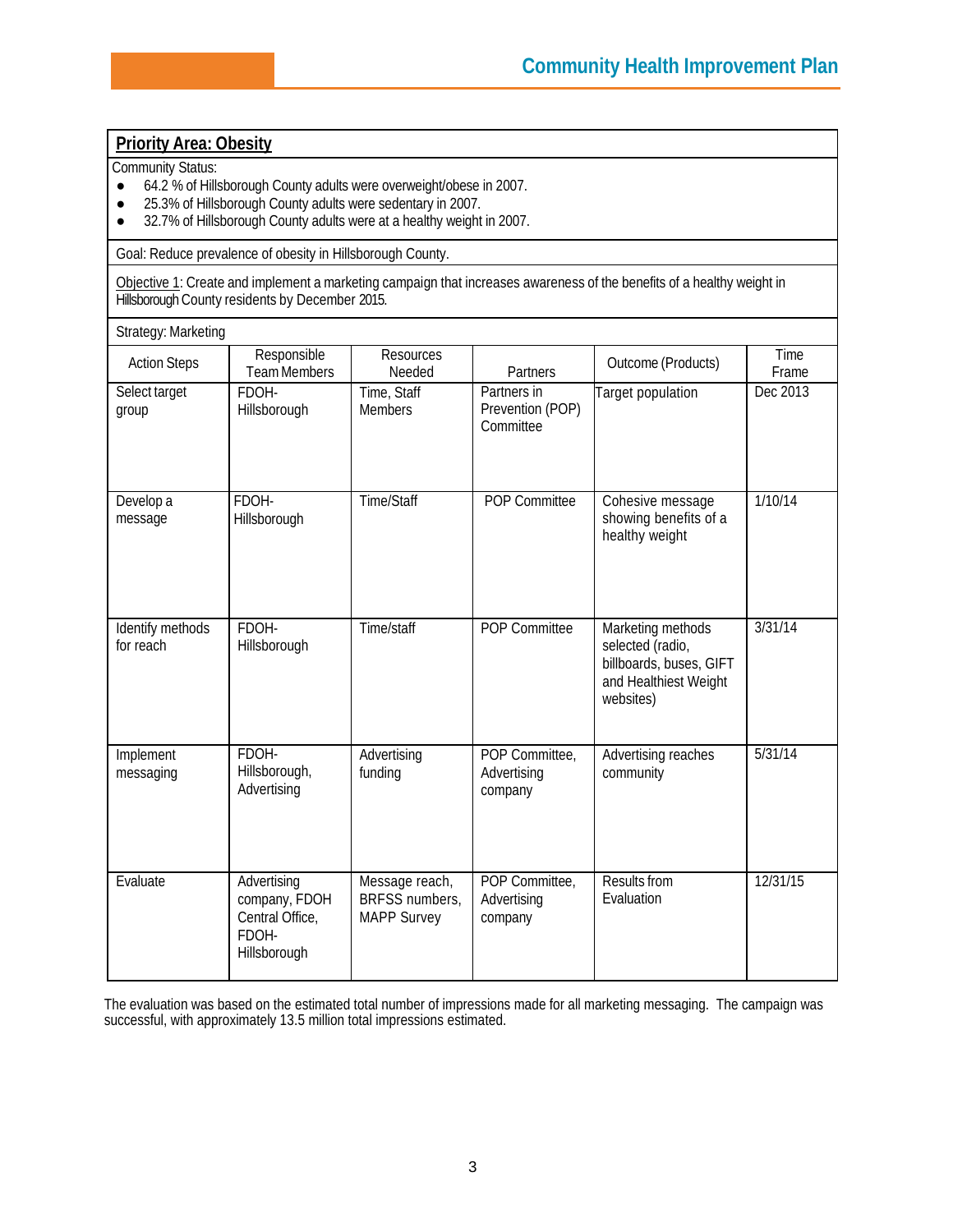### **Priority Area: Obesity**

Community Status:

action plan/results

Seek opportunities to publish results

- 64.2 % of Hillsborough County adults were overweight/obese in 2007.
- 25.3% of Hillsborough County adults were sedentary in 2007.
- 32.7% of Hillsborough County adults were at a healthy weight in 2007.

Goal: Reduce prevalence of obesity in Hillsborough County.

Objective 2: Assess the walkability of at least 10 Hillsborough County neighborhoods by September 2014.

| Strategy: Walkability audits                                                          |                                                           |                                                    |                                                                                                                 |                                                                            |                        |
|---------------------------------------------------------------------------------------|-----------------------------------------------------------|----------------------------------------------------|-----------------------------------------------------------------------------------------------------------------|----------------------------------------------------------------------------|------------------------|
| <b>Action Steps</b>                                                                   | Responsible<br>Team Members                               | <b>Resources</b><br>Needed                         | Potential<br>Partners                                                                                           | Outcome (Products)                                                         | Time<br>Frame          |
| Determine plan,<br>process, and select<br>tool for audit                              | Partner in Obesity<br>Prevention (POP)<br><b>Members</b>  | Walkability<br>assessment,<br>team members         | University of South<br>Florida (USF)<br>Center for Urban<br>Transportation<br>Research (CUTR),<br>City of Tampa | Walkability tool<br>selected                                               | <b>Nov 2013</b>        |
| Identify communities/<br>neighborhoods for<br>audits                                  | POP Members,<br>FDOH-Hillsborough                         | Time, staff                                        | CUTR, City of<br>Tampa                                                                                          | Target communities<br>selected- all of<br>Hillsborough                     | Dec 2013               |
| Recruit partners,<br>volunteers,<br>participants                                      | POP, USF CUTR,<br>FDOH-Hillsborough,<br>City of Tampa     | Time, staff                                        | CUTR, City of<br>Tampa, POP,<br>FDOH-Hillsborough                                                               | Many volunteers,<br>groups                                                 | Mar/Apr 14             |
| Complete Walkability<br>Audits throughout<br>Hillsborough County<br>neighborhoods     | POP, USF CUTR,<br>FDOH-<br>Hillsborough, City<br>of Tampa | Time, staff,<br>volunteers, forms,<br>website      | USF students, USF<br>CUTR, City of<br>Tampa, POP,<br>FDOH-<br>Hillsborough                                      | Walkability audits<br>done throughout<br>Hillsborough County               | May 2014               |
| Analyze results and<br>evaluate                                                       | POP, USF CUTR,<br>City of Tampa                           | Results of walk<br>audit, research                 | City of Tampa<br>Neighborhood<br>division, Green<br>Artery, Tampa<br>Heights                                    | <b>Evaluation results</b>                                                  | June 2014 &<br>ongoing |
| Present results and<br>recommendations<br>to relevant<br>stakeholders                 | USF CUTR, POP,<br>City of Tampa,<br>FDOH-Hillsborough     | Research, time,<br>staff                           | City/municipalities,<br>policy makers<br>throughout<br>Hillsborough<br>County                                   | Awareness of results<br>throughout<br>Hillsborough County                  | <b>Fall 2014</b>       |
| Utilize results &<br>recommendations<br>to promote<br>increased physical<br>activity? | POP                                                       | Audience to share<br>results with, media<br>venues | City of Tampa,<br>County<br>Commission, City<br>of Temple Terrace,<br>City of Plant City                        | Increased physical<br>activity levels<br>throughout<br>Hillsborough County | Dec 31, 2014           |
| Evaluate project &                                                                    | POP                                                       | Evaluation                                         | POP, CUTR, City                                                                                                 | Results of action                                                          | Mar 31, 2015           |

of Tampa

POP, CUTR, City of Tampa

plan/evaluation results

Publication of walkability audit and June 30, 2015

results

materials, research on PA, Results of surveys

of survey, audit data, Peerreviewed journals

FDOH-HC Evaluation, results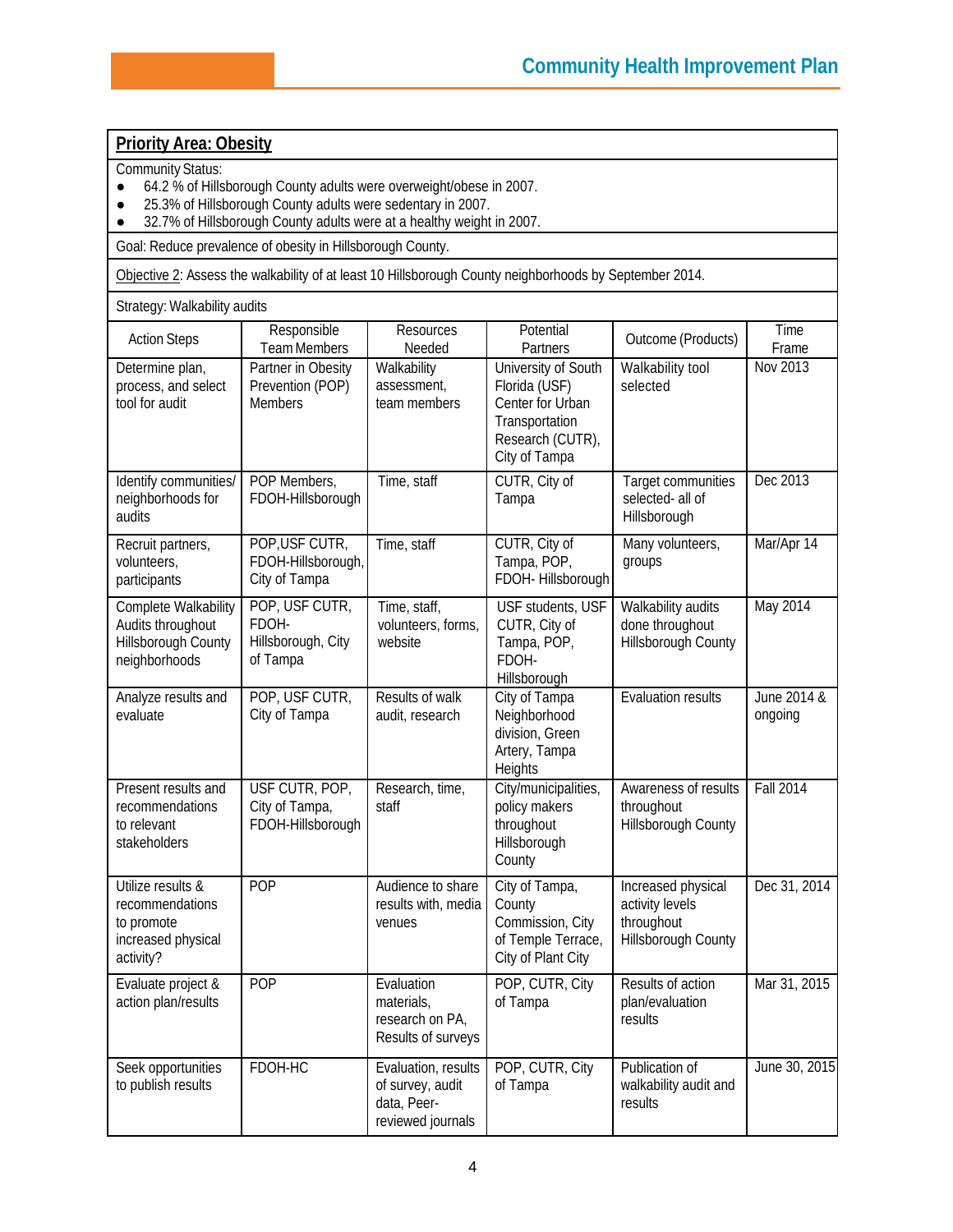| <b>Priority Area: Chronic Diseases</b>                                                                                                                                                        |                                                               |                                                                   |                     |                                                                 |                                                                                                   |               |  |  |
|-----------------------------------------------------------------------------------------------------------------------------------------------------------------------------------------------|---------------------------------------------------------------|-------------------------------------------------------------------|---------------------|-----------------------------------------------------------------|---------------------------------------------------------------------------------------------------|---------------|--|--|
|                                                                                                                                                                                               |                                                               |                                                                   | Hillsborough County |                                                                 | Florida State                                                                                     |               |  |  |
| Population affected by diabetes                                                                                                                                                               |                                                               |                                                                   | 11.8%               |                                                                 | 10.7%                                                                                             |               |  |  |
| Diabetes-related hospitalizations                                                                                                                                                             |                                                               |                                                                   | 2401 per 100,000    |                                                                 | 2083 per 100,000                                                                                  |               |  |  |
|                                                                                                                                                                                               | Blacks have twice the mortality rate of Whites from Diabetes. |                                                                   |                     |                                                                 |                                                                                                   |               |  |  |
| Goal: Reduce disparities in Diabetes Hospitalizations and Deaths among vulnerable populations by understanding community<br>needs and assets.                                                 |                                                               |                                                                   |                     |                                                                 |                                                                                                   |               |  |  |
| Objective: Determine availability of diabetes management/education for those at risk or diagnosed with the disease and<br>initiate plans to improve access and availability by December 2013. |                                                               |                                                                   |                     |                                                                 |                                                                                                   |               |  |  |
| Strategy: Research                                                                                                                                                                            |                                                               |                                                                   |                     |                                                                 |                                                                                                   |               |  |  |
| <b>Action Steps</b>                                                                                                                                                                           | Responsible<br><b>Team Members</b>                            | Resources Needed                                                  |                     | Partners                                                        | Outcome<br>(Products)                                                                             | Time<br>Frame |  |  |
| Develop<br>project<br>requirements<br>for an<br>internship                                                                                                                                    | FDOH-<br>Hillsborough                                         | Local academic<br>Institutions/FDOH-<br>Hillsborough staff time   |                     | <b>USF</b>                                                      | Student project<br>requirements<br>developed                                                      | Sep 2011      |  |  |
| Interview and<br>select student to<br>evaluate<br>diabetes<br>management/<br>education<br>availability and<br>capacity<br>Hillsborough<br>County                                              | FDOH-<br>Hillsborough                                         | Staff time                                                        |                     | <b>USF</b>                                                      | Student intern is<br>selected                                                                     |               |  |  |
| Monitor<br>student progress<br>and provide<br>guidance on<br>project                                                                                                                          | FDOH-<br>Hillsborough                                         | Staff time, student<br>time, preceptor                            |                     |                                                                 | Student produces<br>final report with<br>recommendations<br>on diabetes<br>management<br>capacity | Dec 2012      |  |  |
| Student<br>presents results<br>to Chronic<br><b>Disease</b><br>Committee                                                                                                                      | Student, FDOH-<br>Hillsborough                                | Staff time, student<br>time, meeting space,<br>presentation tools |                     | Chronic<br><b>Disease</b><br>Committee                          | Presentation                                                                                      | Dec 2012      |  |  |
| Chronic<br><b>Disease</b><br>Committee<br>develops CHIP<br>based on results<br>and needs<br>identified that<br>will impact<br>hospitalization<br>and deaths                                   | <b>Chronic Disease</b><br>Committee                           | Committee time,<br>meeting space                                  |                     | Chronic<br><b>Disease</b><br>Committee,<br>Community<br>Leaders | CHIP developed<br>based on results                                                                | Dec 2013      |  |  |